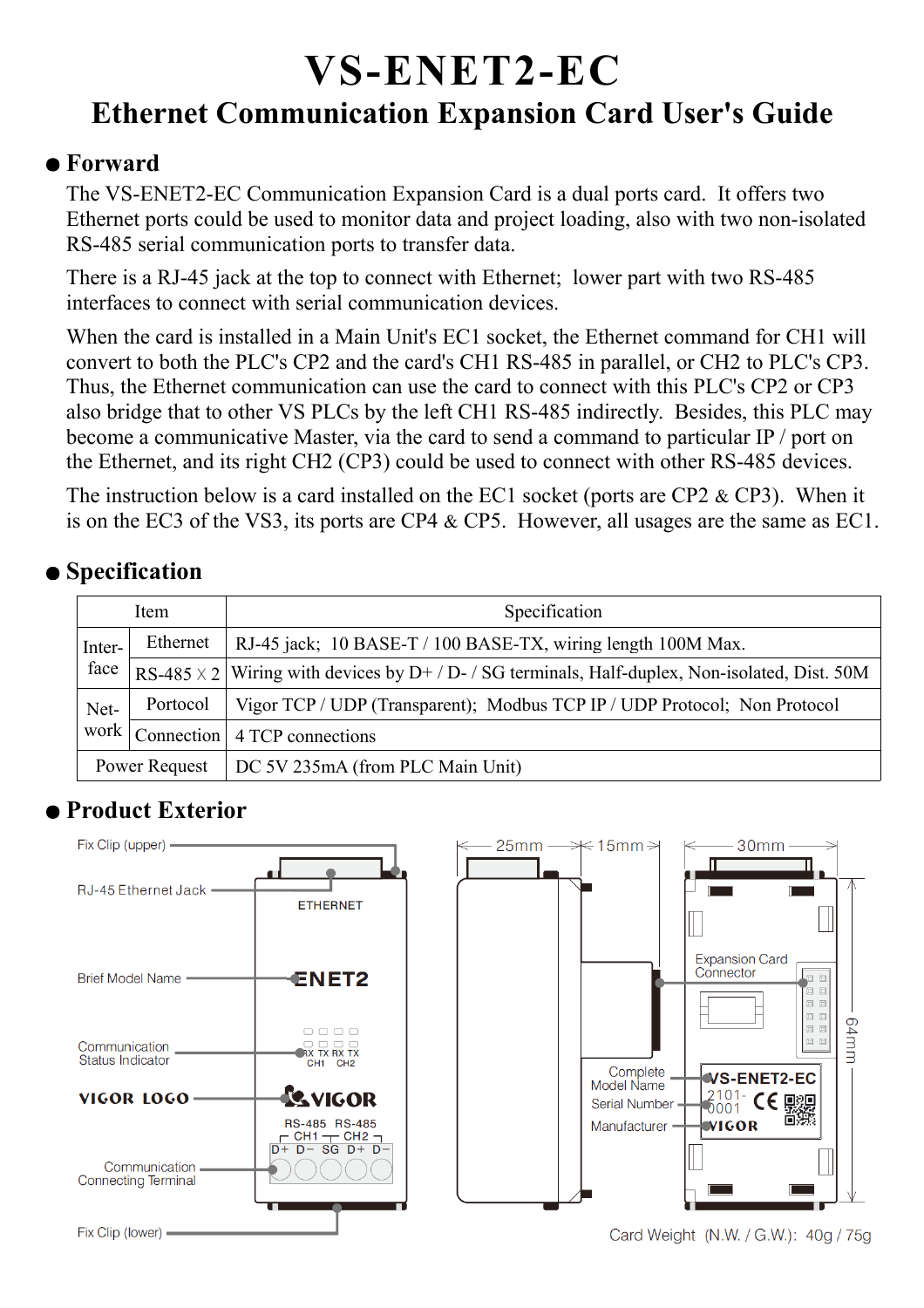## ● **Indicator**

| Item                           | Description                                                                            |  |  |  |
|--------------------------------|----------------------------------------------------------------------------------------|--|--|--|
| CH1 RX                         | CH1 data receive (Blinking if the CP2 is received from either Ethernet or RS-485)      |  |  |  |
| CH1 TX                         | CH1 data send (Blinking if the CP2 is sending out to Ethernet)                         |  |  |  |
| CH <sub>2</sub> R <sub>X</sub> | CH2 data receive (Blinking if the CP3 is received from either Ethernet or RS-485)      |  |  |  |
| CH <sub>2</sub> T <sub>X</sub> | CH2 data send (Blinking if the CP3 is sending out to both Ethernet and RS-485)         |  |  |  |
| Ethernet Link                  | Ethernet is linked up (Green, next to the RJ-45 jack)                                  |  |  |  |
| <b>Ethernet Data</b>           | Blinking indicates traffic/usage on the local network (Yellow, next to the RJ-45 jack) |  |  |  |

## ● **Configuration Software at Computer**

Please go to [www.vigorplc.com](http://www.vigorplc.com/) to download and install the new Ladder Master S software. At the Windows [Star] will have the [Ladder Master S] folder, click the [VS-ENET2 Config] to open the software. This software requires an Ethernet cable to complete the settings.

| VS-ENET2 Config |                                            |                   |                |
|-----------------|--------------------------------------------|-------------------|----------------|
|                 | PC NIC: Realtek PCIe GBE Family Controller |                   | Help<br>Search |
| IP              | VS-ENET2                                   | MAC               | Versi.         |
| 192.168.11.91   | $V_{\rm{sc}}$ , the control $f$            | 00 1B C5 00 E0 07 | 0.1.0          |
| 192.168.11.86   | VSENET01                                   | 00 1B C5 00 E0 01 | 0.1.0          |

- **1.** Pick a Network: The PC may have many network interface controllers, please choose one.
- **2.** Search the LAN: Click [Search] to found all VS-ENET2-EC in the local area network.
- **3.** Choose a VS-ENET2-EC: Pick one from the list to configure. (Will expand more items)

| 192.168.1.91                                                         | ⌒                                                                     |
|----------------------------------------------------------------------|-----------------------------------------------------------------------|
| Setup                                                                |                                                                       |
| Name: VSENET007                                                      |                                                                       |
| IP Setup                                                             |                                                                       |
| O Obtain IP address automatically                                    |                                                                       |
| Use the following IP address                                         |                                                                       |
| 192.168.1.12<br>IP Address:                                          |                                                                       |
| 255.255.255.0<br>Subnet mask:                                        |                                                                       |
| Default Gateway: 192.168.1.1                                         |                                                                       |
|                                                                      |                                                                       |
| CH1                                                                  | $\sqrt{}$ CH <sub>2</sub>                                             |
| Net Mode:<br>Multi-Server                                            | Net Mode:<br>RS Server -- Non Protocol                                |
| Multi-Server -- PLC as slave, responds to VS, Modbus master-         | -RS Server -- PLC as slave, responds to RS master-                    |
| Vigor TCP/UDP Port:<br>1000                                          | Protocol:<br><b>TCP</b>                                               |
| $\sqrt{3}$ SN - 1<br>Modbus TCP/UDP Port: 502                        | Port:<br>2000                                                         |
| Serial Port                                                          |                                                                       |
|                                                                      | Serial Port                                                           |
| Baud Rate: 115200<br>$\checkmark$                                    | Baud Rate: 115200<br>$\checkmark$                                     |
| PLC CPn:<br>CP <sub>2</sub><br>$\checkmark$                          |                                                                       |
| * Please set the Application type of the project to VS Computer Link | * Please set the Application type of the project CP3 to Non Protocol. |
| Slave                                                                | * It is Transparent.                                                  |

- **4.** IP Setup: Could use the obtain IP (DHCP auto assigns) or static IP (assign by user).
- **5.** PLC Serial Port: Select baud bate to match the PLC port; If installed on EC1, use CP2.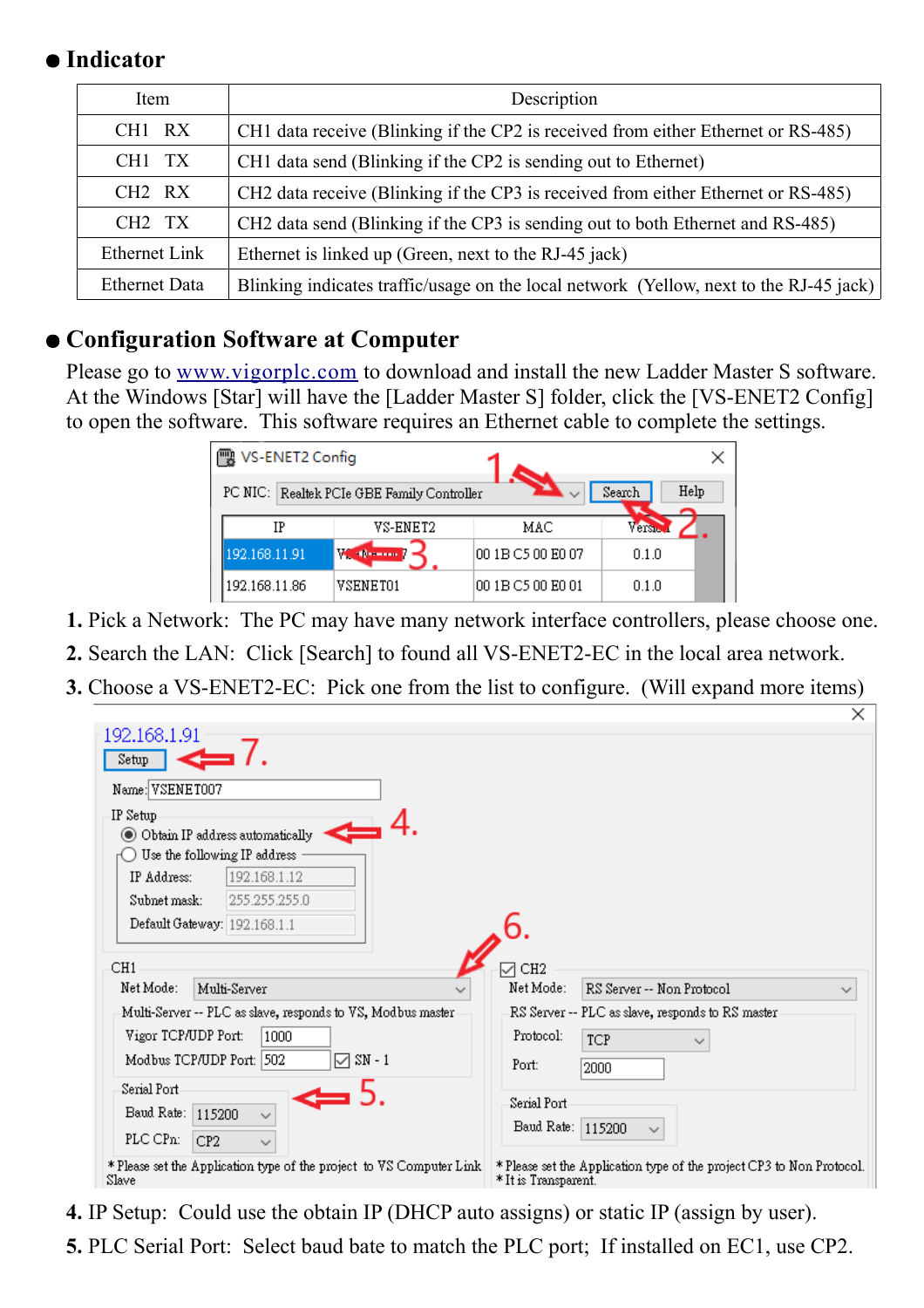**6.** Net Mode & Port#: CH1's default is "Multi-Server", see the examples below for details.

**7.** [Setup] Button: Click it to send out all the settings to the selected VS-ENET2-EC card.

#### ● **Net Mode Discription and Example**

**I. Multi-Server Mode** (only the CH1 provides this mode)

This mode has the Vigor TCP Server, Vigor UDP Server, Modbus TCP Server and Modbus UDP Server. Those servers will transfer the Masters' communication requests from the Ethernet Clients to the connected PLC at the same time.

**1.** At the configuration software to assign the Net Mode and Port#s. Assume its IP is 192.168.11.91, Vigor Port# 1000, Modbus Port# 502 and the Baud Rate of Serial Port is 115200. Click the [Setup] to write these settings to the card when the config is complete.

| Net Mode:                 | Multi-Server |                                                             |  |
|---------------------------|--------------|-------------------------------------------------------------|--|
|                           |              | Multi-Server -- PLC as slave, responds to VS, Modbus master |  |
| Vigor TCP/UDP Port:       |              | 1000                                                        |  |
| Modbus TCP/UDP Port: 1502 |              | $\nabla S$ N - 1                                            |  |
| Serial Port               |              |                                                             |  |
| Baud Rate:                | 115200       |                                                             |  |

**2.** Open the Ladder Master S to edit a PLC project, under the menu bar's [Project] – [COM Port Setup...] to let the PLC's CP2 become "VS Computer Link Slave", Baud Rate 115200 (should match with card's CH1) and the Station Number use default #0. Then, use a Mini USB cable to load this project to the PLC.

| CD 7              |                        |  |
|-------------------|------------------------|--|
| Application:      | VS Computer Link Slave |  |
| Baud Rate:        | 115200                 |  |
| Station Number: 0 |                        |  |

**3.** Change the connect type of the Ladder Master S from the USB to the Ethernet, that is under the menu bar's [System] – [Connection Type Setup...]. The Mode could use UDP Client or TCP Client also set the Host IP 192.168.11.91 (IP of the card), Port #1000 and the Station Number #0 (match to the PLC's CP2). Than, Click [OK] to finish the switch.

| <b>Le</b> Connection Setup |                   |  |
|----------------------------|-------------------|--|
| Connect Type:              | Ethernet          |  |
| Mode:                      | <b>UDP Client</b> |  |
| Host:                      | 192.168.11.91     |  |
| Port:                      | 1000              |  |
| WAN IP:                    |                   |  |
| <b>Station Number:</b>     | $\overline{0}$    |  |

**4.** After completing previous 3 steps, the Ladder Master S could become a Client via the Vigor TCP / UDP network protocol to monitor the Server VS PLC's CP2 or load project. Also, a Master VS PLC (Client) could use this way to access data. However, if the CP2 settings at the newly loaded project do not match, the Ethernet connection will be lost.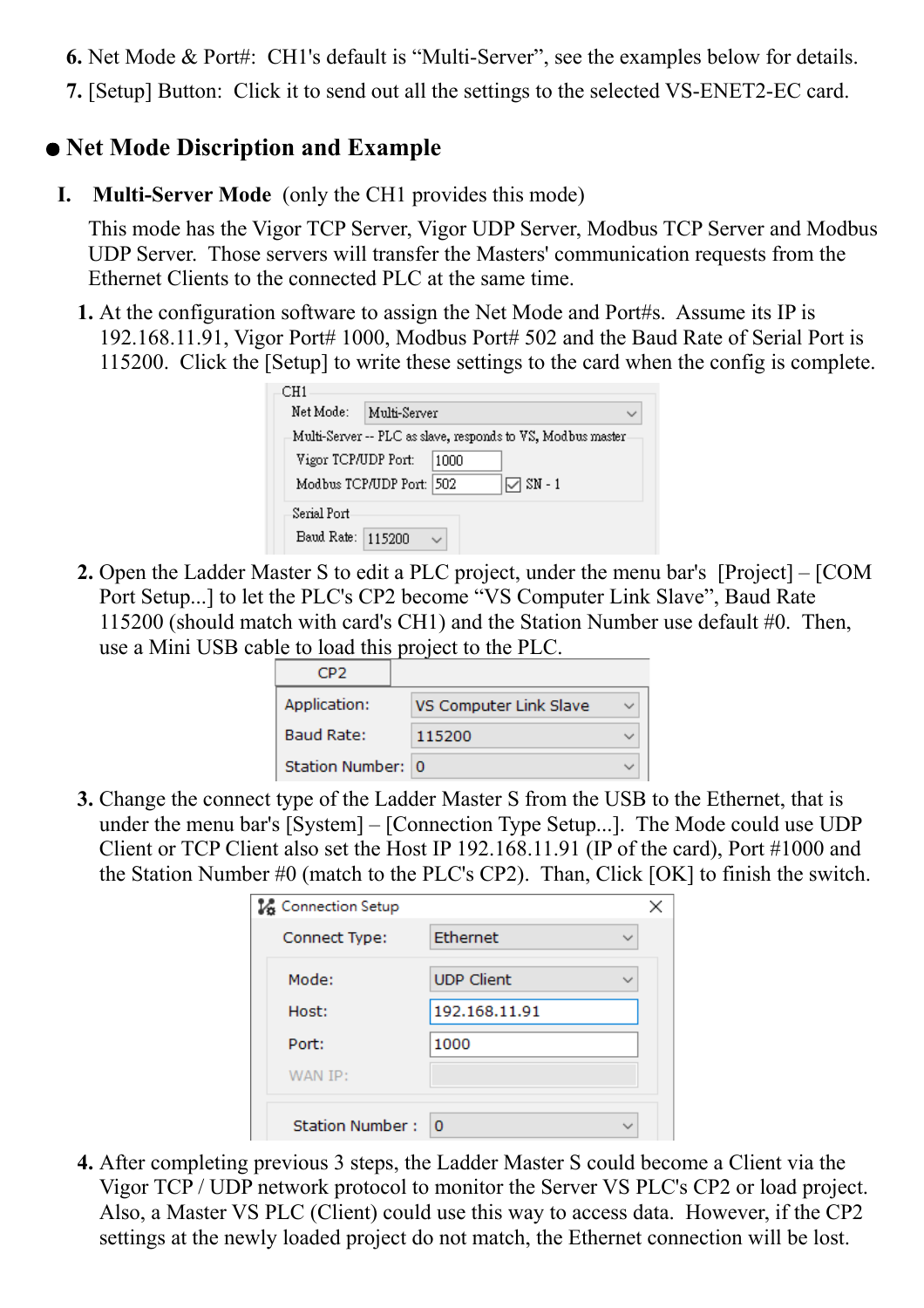- **5.** The Modbus TCP / UDP emulator, HMI or SCADA can monitor the PLC through the Ethernet IP. In this mode, its Port #502 of CH1 will transfer the Modbus TCP / UDP protocol to the VS Computer Link protocol and send to PLC's CP2 to access data.
- **6.** When that [SN-1] item is selected, the station number within the Modbus TCP / UDP command will subtract one during it converted to the VS protocol. E.g. the Modbus command for SN#1 will become Vigor ST#0 (Default); Modbus #0 become Vigor #255 (Broadcast). If [SN-1] is not selected, the ST# will not be changed during conversion.
- **7.** If the card's CH1 RS-485 interface is connected with other VS PLCs (each has a unique ST# and all using VS Computer Link Slave, 115200 bps), the Master by Ethernet could use a specific ST# to access data in the other PLC.
- **II. Modbus TCP/UDP Server Mode** (only provides RTU, 8, None, 1 for serial COM port)

This mode has the Modbus TCP Server and Modbus UDP Server. Those will transfer the Modbus requests from the Ethernet Clients to the connected PLC at the same time.

**1.** At the configuration software to assign the Net Mode and Port#s. Assume its IP is 192.168.11.91, Modbus Port# 502 and the Baud Rate of Serial Port is 115200. Click the [Setup] to write these settings to the card when the config is complete.

| CH1                        |                                                               |
|----------------------------|---------------------------------------------------------------|
| Net Mode:                  | Modbus TCP/IIDP Server                                        |
|                            | Modbus TCP/UDP Server--PLC as slave,responds to Modubs master |
| Port:                      | 502                                                           |
| Serial Port-<br>Baud Rate: | 115200                                                        |

**2.** Open the Ladder Master S to edit a PLC project, under the menu bar's [Project] – [COM Port Setup...] to let the PLC's CP2 become "MODBUS Slave", Baud Rate 115200 (should match with card's CH1) and the Station Number use default #1. Then, use a Mini USB cable to load this project to the PLC.

| CP <sub>2</sub>     |                     |                 |  |
|---------------------|---------------------|-----------------|--|
| Application:        | <b>MODBUS Slave</b> |                 |  |
| <b>Baud Rate:</b>   | 115200              |                 |  |
| Station Number: 1   |                     |                 |  |
| Mode<br>$\odot$ RTU | $\bigcirc$ ascii    |                 |  |
| Data Bits<br>()7    | $\odot$ 8           |                 |  |
| Parity<br>◉ None    | $\bigcirc$ Odd      | $\bigcirc$ Even |  |
| <b>Stop Bits</b>    | -2                  |                 |  |

- **3.** Using Modbus TCP / UDP emulator, HMI or SCADA be the Master to monitor the PLC through the Ethernet IP. In this mode, its Port #502 of CH1 will transfer the Modbus TCP / UDP protocol to the Modbus RTU protocol and send to PLC's CP2 to access data.
- **4.** If its CH1 RS-485 interface is connected with some Modbus RTU devices (115200, 8, None, 1 and each has a unique ST#), the Master by Ethernet could use a specific ST# to access data in that device. However, the CH2's RS-485 not provides the bridge function.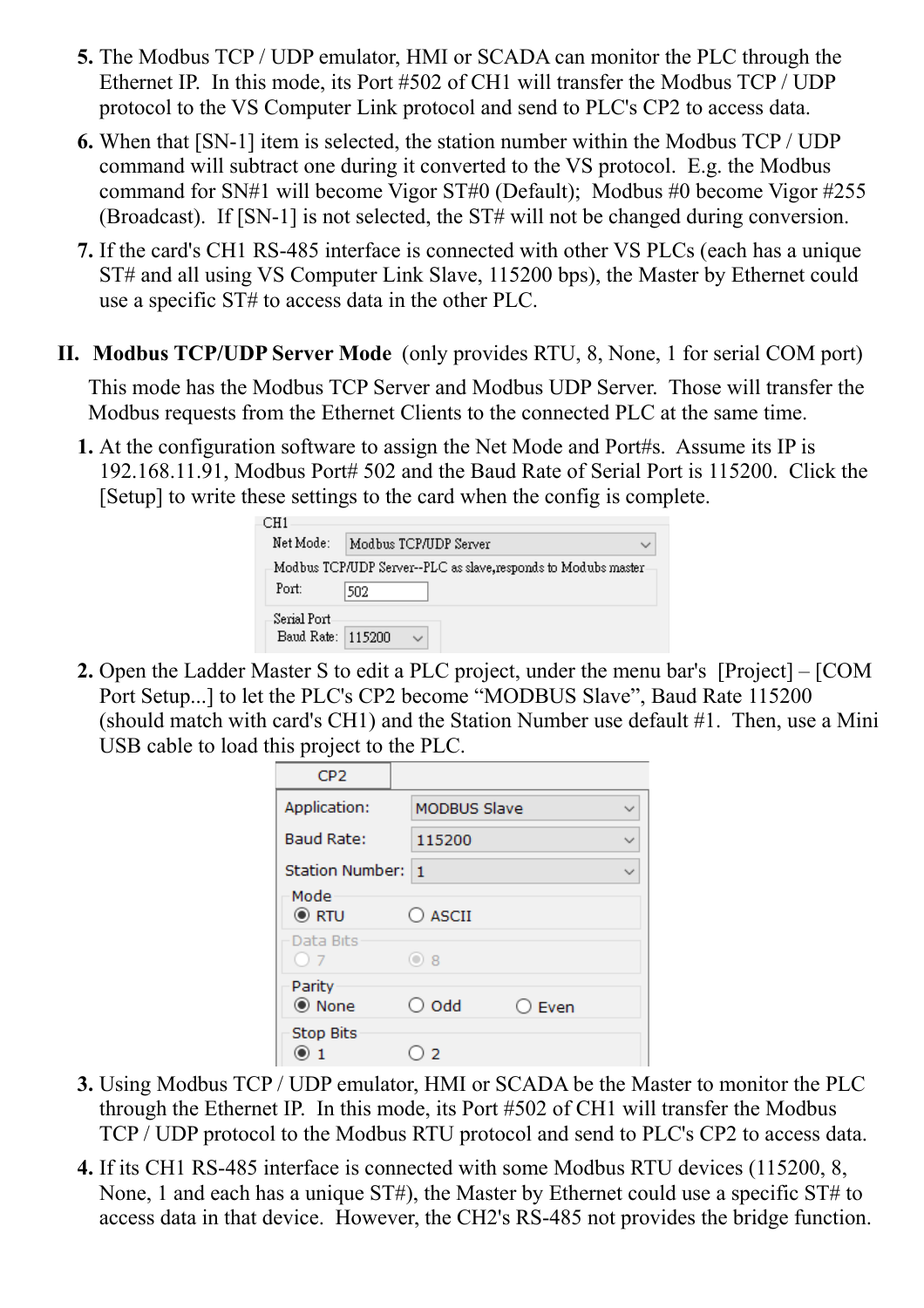#### **III. PLC Master Mode -- Net Client + LINK Instruction**

This mode works with the LINK instruction in PLC, make that PLC becomes a Vigor UDP Client (Master) to access Vigor UDP Servers (up to 8 Slave groups) by the IP mapping list.

**1.** At the configuration software to assign the Net Mode, Instruction, Protocol, Serial Port's Baud Rate 115200 and edit the mapping list (IP, Port# & SN Range of each Slave group). As the picture below, when this Master PLC's CP2 want to send a request to a Slave and that Slave's SN is between #10 to #19, this card will be an Ethernet Client to send the request to another VS-ENET2-EC which is using the Multi-Server mode, IP: 192.168.11.70, Port #1000. If the request is for SN #20  $\sim$  #29, will send to IP: 192.168.11.71, Port #1000, and so on. Click the [Setup] to write these settings to the card when the config is complete.

| CHI           |                               |                                                        |   |  |  |  |  |
|---------------|-------------------------------|--------------------------------------------------------|---|--|--|--|--|
| Net Mode:     | PLC Master Mode -- Net Client |                                                        |   |  |  |  |  |
| Instruction:  | LINK<br>$\checkmark$          |                                                        |   |  |  |  |  |
|               |                               | Link UDP Client -- PLC as master, connects to VS slave |   |  |  |  |  |
| ĪΡ            | Port                          | SN Range                                               | ۸ |  |  |  |  |
| 192.168.11.70 | 1000                          | $10 - 19$                                              |   |  |  |  |  |
| 192.168.11.71 | 1000                          | $20 - 29$                                              |   |  |  |  |  |
| 192.168.11.72 | 1000                          | $30 - 39$                                              |   |  |  |  |  |
| 192.168.11.73 | 1000                          | 40~49                                                  |   |  |  |  |  |
|               |                               |                                                        |   |  |  |  |  |

**2.** Open the Ladder Master S to edit the Master PLC's project, under the menu bar's [Project] – [COM Port Setup...] to let the PLC's CP2 become "VS Computer Link Master", Baud Rate 115200 (should match with card's CH1).

| CP <sub>2</sub>   |                         |  |
|-------------------|-------------------------|--|
| Application:      | VS Computer Link Master |  |
| <b>Baud Rate:</b> | 115200                  |  |
| Send Delay (1ms): |                         |  |

**3.** Under the [Project] – [LINK Tables] to edit a table. Finish the table and add the LINK instruction in the program. Then, use a Mini USB cable to load this project to the PLC.

É

|                                          | LINK1 |      |                                                                                               |     |    |                 |   | 23<br>▣ |
|------------------------------------------|-------|------|-----------------------------------------------------------------------------------------------|-----|----|-----------------|---|---------|
| Table                                    | Edit  |      | ░▓░▒▒▒▒▒▒▒▒▒▒                                                                                 |     |    |                 |   |         |
| …<br><b>DATA Tables</b><br>图 LINK Tables |       |      | No   Command   Master Addr   Data Dir   Slave ID   Slave Addr   Length   Word/Bit   Disable M |     |    |                 |   |         |
| 鬸<br><b>MBUS Tables</b>                  |       | Read | D <sub>10</sub>                                                                               | <-- | 10 | D <sub>10</sub> | 2 |         |
| <b>B</b> CPUL Tables                     | 2     | Read | D <sub>20</sub>                                                                               | ->  | 20 | D <sub>20</sub> | 2 |         |
|                                          | 3     | Read | D <sub>30</sub>                                                                               | <-- | 30 | D30             |   |         |
|                                          | 4     | Read | D40                                                                                           | ←   | 40 | D40             |   |         |

- **4.** After completing previous 3 steps, this Master PLC with the LINK table and instruction will become a Client. Then, the Master by the Vigor UDP network protocol and IP to connects with other VS-ENET2-EC (Multi-Server mode), thus by the command transfer to access data in that Slave VS PLC. In addition, if the Master port is the VS PLC's CP3, could via the wiring of card's CH2 RS-485 serial interface to access Slaves. However, the CH1 RS-485 interface in the card (PLC's CP2) could not be a RS-485 Master.
- **5.** If the Master PLC does not get the correct response from the Slave, the Master will wait for the communication time out before to process the next command.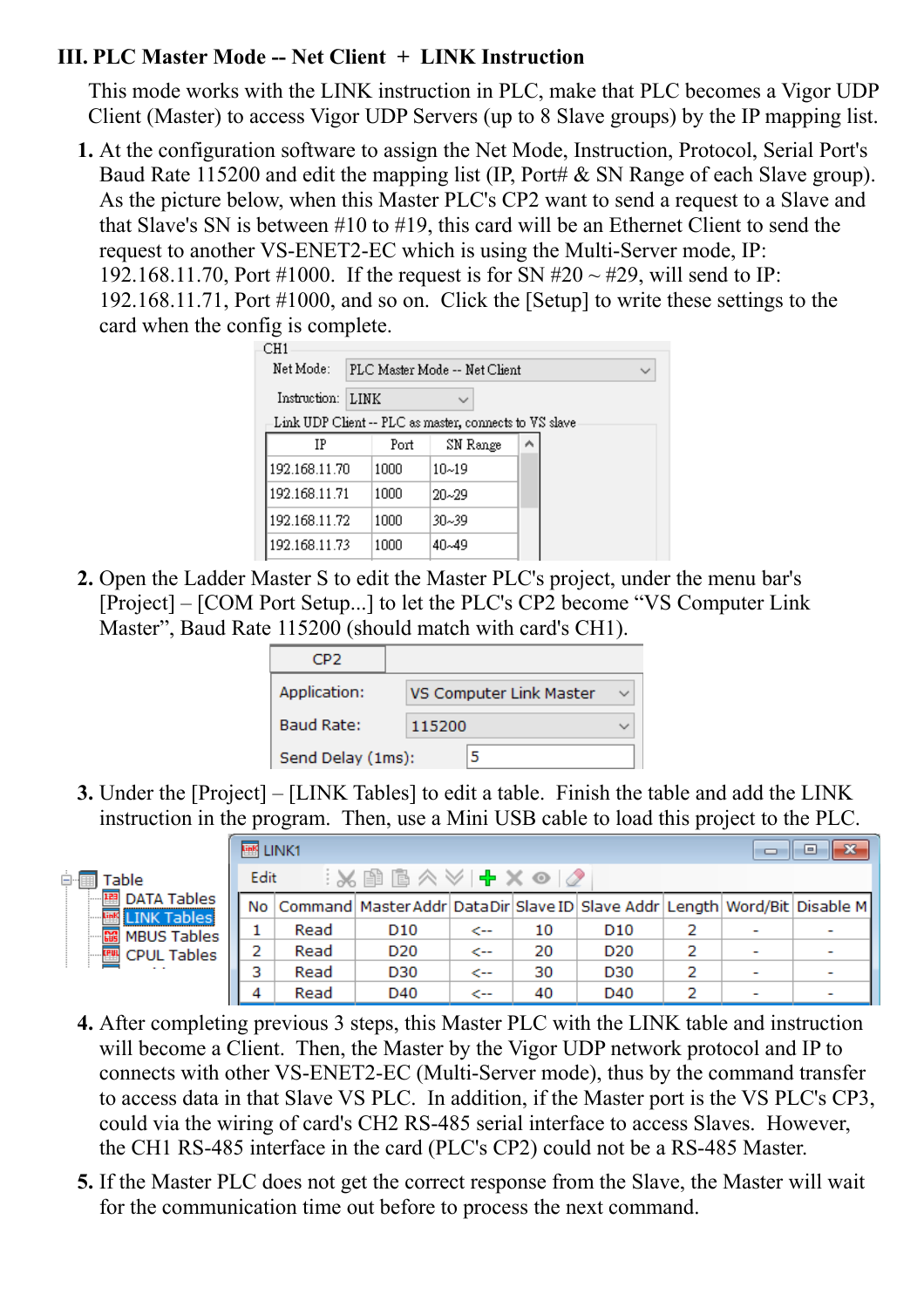#### **IV. PLC Master Mode -- Net Client + MBUS Instruction + TCP or UDP Protocol**

This mode works with the MBUS instruction in PLC, make that PLC becomes a Modbus TCP/UDP Client (Master) to access Modbus Server devices (up to 4 Slave groups) by the IP mapping list.

**1.** At the configuration software to assign the Net Mode, Instruction, Protocol, Serial Port's Baud Rate 115200 and edit the mapping list (IP, Port# & SN Range of each Slave group). As the picture below, when this Master PLC's CP2 want to send a Modbus RTU request to a Slave and that Slave's SN is between #10 to #19, this card will be an Ethernet Client to transfer the request to a Modbus TCP/UDP Server, IP: 192.168.11.80, Port #502. If the request is for SN  $#20 \sim #29$ , will transfer to IP: 192.168.11.81, Port  $#502$ , and so on. Click the [Setup] to write these settings to the card when the config is complete.

| H2           |     |                                               |                                                              |  |  |  |  |
|--------------|-----|-----------------------------------------------|--------------------------------------------------------------|--|--|--|--|
| Net Mode:    |     | PLC Master Mode -- Net Client<br>$\checkmark$ |                                                              |  |  |  |  |
| Instruction: |     | MBUS                                          |                                                              |  |  |  |  |
|              |     |                                               | Modbus TCP Client -- PLC as master, connects to Modbus slave |  |  |  |  |
| Protocol:    | TCP |                                               |                                                              |  |  |  |  |
| TΡ           |     | Port                                          | SN Range                                                     |  |  |  |  |
| 192.168.1.80 |     | 502                                           | $10 - 19$                                                    |  |  |  |  |
| 192.168.1.81 |     | 502                                           | $20 - 29$                                                    |  |  |  |  |
| 192.168.1.82 |     | 502                                           | $30 - 39$                                                    |  |  |  |  |
| 192.168.1.83 |     | 502                                           | 40~49                                                        |  |  |  |  |

**2.** Open the Ladder Master S to edit the Master PLC's project, under the menu bar's [Project] – [COM Port Setup...] to let the PLC's CP2 become "MODBUS Master", Baud Rate 115200 (should match with card's CH1) and RTU, 8 None,1.

| CP3                 |                      |                |  |
|---------------------|----------------------|----------------|--|
| Application:        | <b>MODBUS Master</b> |                |  |
| <b>Baud Rate:</b>   | 115200               |                |  |
| Mode<br>$\odot$ RTU | $\bigcirc$ ascii     |                |  |
| Data Bits<br>()7    | $\odot$ 8            |                |  |
| Parity<br>◉ None    | $\bigcirc$ Odd       | $\supset$ Even |  |
| <b>Stop Bits</b>    | 2                    |                |  |

**3.** Under the [Project] – [MBUS Tables] to edit a table. Finish the table and add the MBUS instruction in the program. Then, use a Mini USB cable to load this project to the PLC.

|                                                                  |           | <b>圖 MBUS1</b>    |                                                                          |     |    |    |   | $\Box$                   | -53<br>$\Box$ |
|------------------------------------------------------------------|-----------|-------------------|--------------------------------------------------------------------------|-----|----|----|---|--------------------------|---------------|
| Table                                                            |           | Edit              | ░▓░▒▒▓▓░▓▓                                                               |     |    |    |   |                          |               |
| $\mathbf{m}$<br><b>DATA Tables</b><br>linK<br><b>LINK Tables</b> | <b>No</b> | Command           | Master Addr  Data Dir  Slave ID  Slave Addr  Length  Word/Bit  Disable M |     |    |    |   |                          |               |
| <b>MBUS Tables</b>                                               |           | $H03$ Read $(4x)$ | D <sub>10</sub>                                                          | <-- | 10 | 10 |   |                          |               |
| <b>EM</b> CPUL Tables                                            |           | $H03$ Read $(4x)$ | D <sub>20</sub>                                                          | <-- | 20 | 20 |   |                          |               |
|                                                                  |           | $H03$ Read $(4x)$ | D30                                                                      | <-- | 30 | 30 | 2 | $\overline{\phantom{a}}$ |               |
|                                                                  |           | H03 Read $(4x)$   | D40                                                                      | <-- | 40 | 40 |   | $\overline{\phantom{a}}$ |               |

**4.** After completing previous 3 steps, this Master PLC with the MBUS table and instruction will become a Client. Then, the card will transfer the Modbus RTU command to the Modbus TCP/UDP IP protocol to access data in Slave devices. In addition, if the Master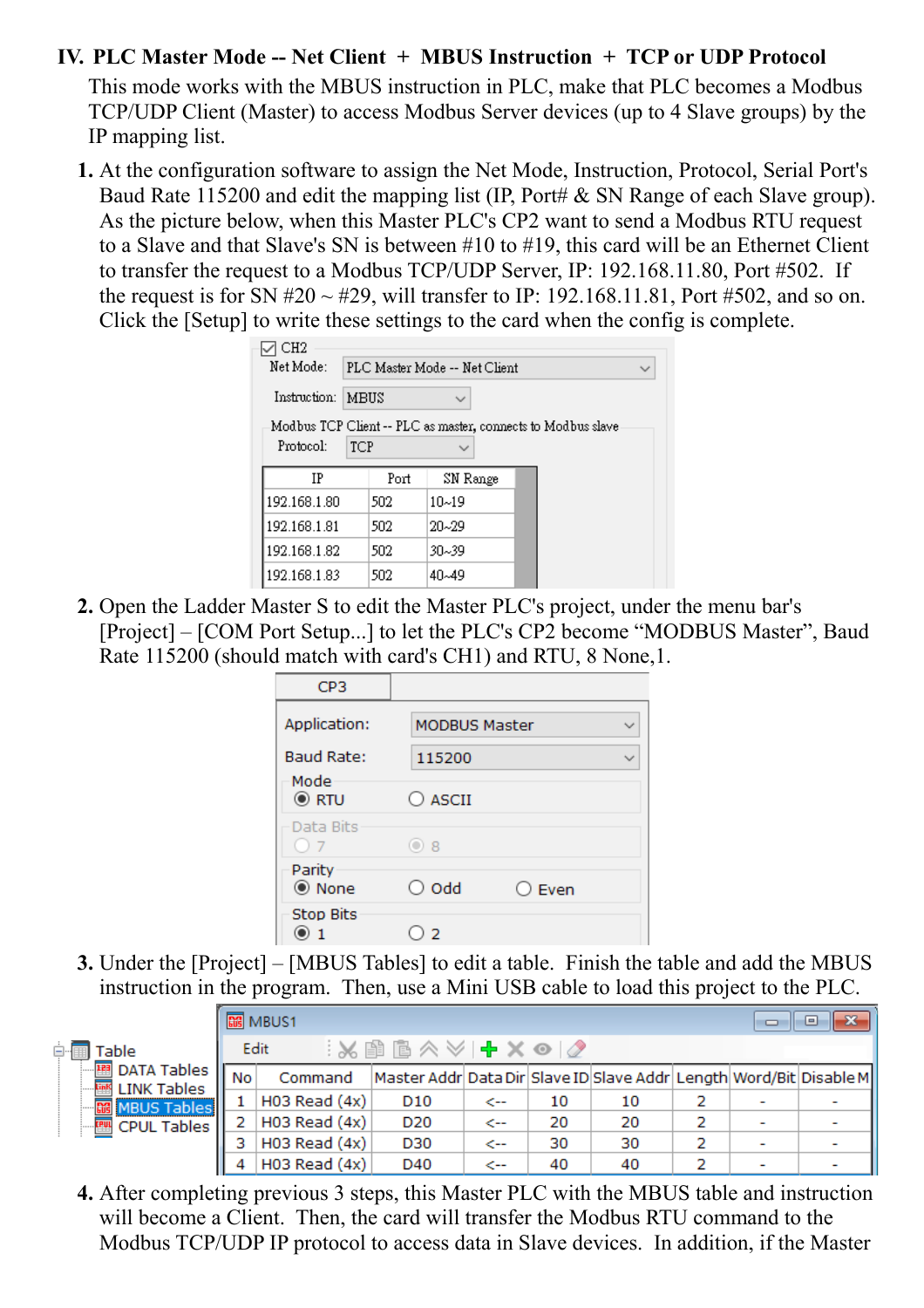port is the VS PLC's CP3, could via the wiring of card's CH2 RS-485 interface to access Slaves. However, the CH1 RS-485 in the card (PLC's CP2) can not be a RS-485 Master.

- **5.** If the Master PLC does not get the correct response from the Slave, the Master will wait for the communication time out before to process the next command.
- **V. PLC Master Mode -- Net Client + RS Instruction** (only 8, None, 1 for serial port) This mode works with the RS instruction in PLC, to make that PLC becomes a Non Protocol TCP or UDP Client. This mode will package up the data sending out from the RS instruction, then becomes an Ethernet Client to deliver the data packet to the Server's IP.
	- **1.** At the configuration software to assign the Net Mode, Instruction, protocol then appoint the Slave's IP, Port# and the select the Baud Rate of Serial Port as 115200 for the CH2. Click the [Setup] to write these settings to the card when the config is complete.

| CH2             |                                                  |  |
|-----------------|--------------------------------------------------|--|
| Net Mode:       | PLC Master Mode -- Net Client                    |  |
| Instruction: RS |                                                  |  |
|                 | -RS Client -- PLC as master,connects to RS slave |  |
| Protocol:       | TCP<br>$\checkmark$                              |  |
| IP:             | 192.168.11.90                                    |  |
| Port:           | 2000                                             |  |

**2.** Open the Ladder Master S to edit the PLC's project, under the menu bar's [Project] – [COM Port Setup...] to let the PLC's CP3 become "Non Protocol", Baud Rate 115200, 8 None,1. After the COM port setting, add the RS instruction and data related process sections into the program. Then, use a Mini USB cable to load this project to the PLC.

| CP <sub>3</sub>                             |                     |                 |  |
|---------------------------------------------|---------------------|-----------------|--|
| Application:                                | <b>Non Protocol</b> |                 |  |
| <b>Baud Rate:</b><br>Data Bits<br>$\circ$ 7 | 115200<br>$\odot$ 8 |                 |  |
| Parity<br>◉ None                            | $\bigcirc$ Odd      | $\bigcirc$ Even |  |
| <b>Stop Bits</b>                            | $2^{\circ}$         |                 |  |

**3.** Thus, the data from the RS instruction through PLC's CP3 will be transferring to IP 192.168.11.90, Port #2000.

**VI. RS Server – Non Protocol + TCP or UDP Protocol** (only 8, None, 1 for serial port) This mode works with the RS instruction in PLC, to make that PLC becomes a Non Protocol TCP or UDP Server. This mode will receive the packet from the Client, unpack and transfer that content to PLC's COM port for combination with the RS instruction.

**1.** At the configuration software to assign the Net Mode, protocol, Port# and the select the Baud Rate of Serial Port as 115200 for the CH2. Click the [Setup] to write these settings to the card when the config is complete.

| CH2<br>Net Mode: | RS Server -- Non Protocol                         |  |
|------------------|---------------------------------------------------|--|
|                  | -RS Server -- PLC as slave, responds to RS master |  |
| Protocol:        | <b>TCP</b>                                        |  |
| Port:            | 2000                                              |  |